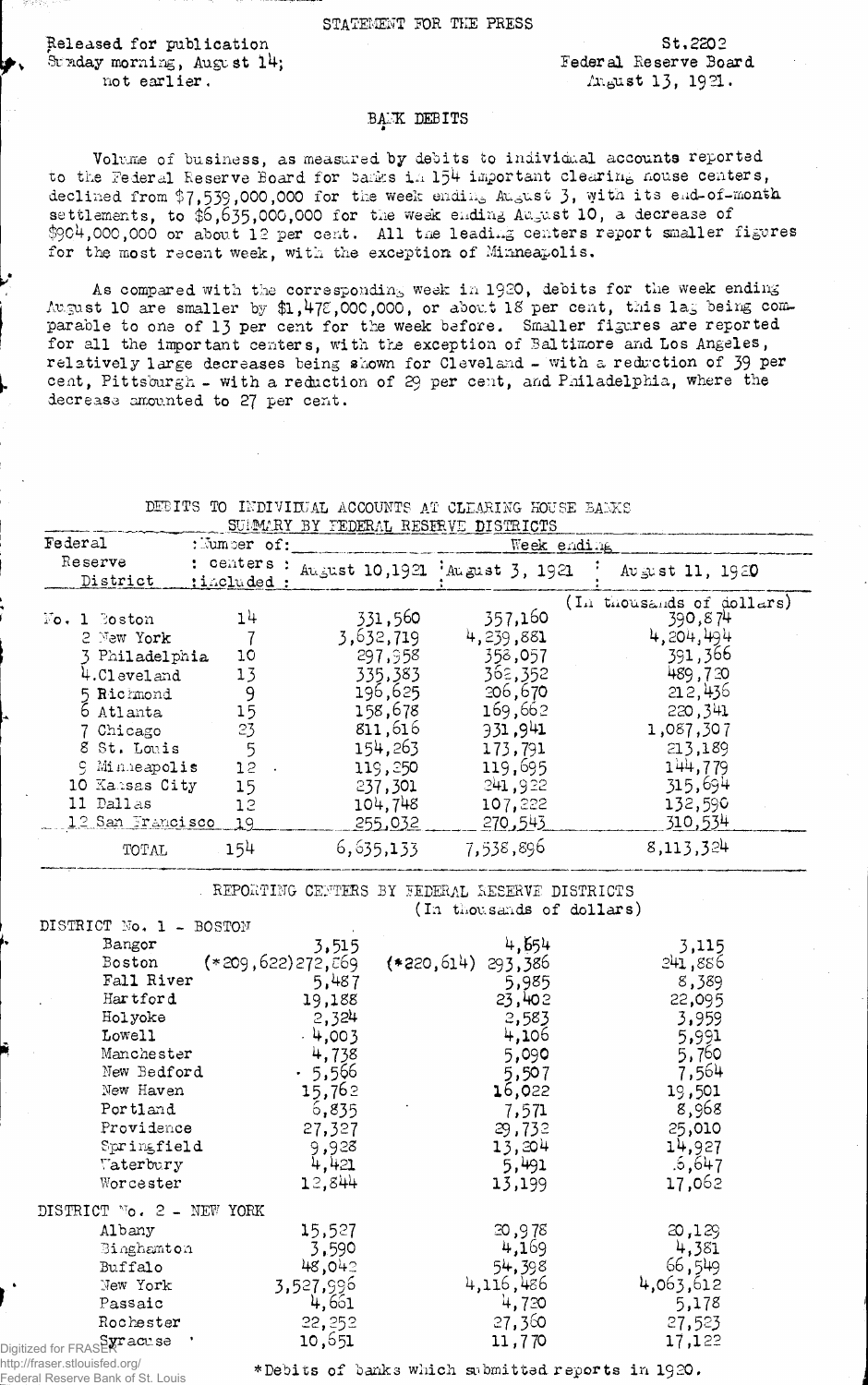| St.2202a.<br>DEBITS TO INDIVIDUAL ACCOUNTS AT CLEARING HOUSE BANKS |                    |                                   |                  |  |  |
|--------------------------------------------------------------------|--------------------|-----------------------------------|------------------|--|--|
|                                                                    |                    | Week ending                       |                  |  |  |
|                                                                    | 1921<br>August 10, | : August 3, 1921: August 11, 1920 |                  |  |  |
|                                                                    |                    | (In thousands of dollars)         |                  |  |  |
| DISTRICT No. 3 - PHILADELPHIA                                      |                    |                                   |                  |  |  |
| Altoona                                                            | 2,918              | 3,554                             | 3,029            |  |  |
| Chester                                                            | 3,564              | 4,638                             | 4,963            |  |  |
| Harrisburg                                                         | 5,900              | 5,262                             |                  |  |  |
| Johnstown                                                          | 4,108              | 4,696                             |                  |  |  |
| Lancaster                                                          | 3,974              | 4,757                             | 5,484            |  |  |
| Philadelphia                                                       | 237,452            | 295, 616                          | 323,706          |  |  |
| Reading                                                            | 6,589              | 6,810                             |                  |  |  |
| Seranton                                                           | 16,313             | 12,579                            | 16,784           |  |  |
| Trenton                                                            | 11,395             | 12,448                            | 11,960           |  |  |
| Wilkes-Larre                                                       | 8,078              | 8,754                             | 9,200            |  |  |
| Williamsport                                                       | 3,937              | 4,661                             | 4,459            |  |  |
| Wilmington                                                         | 7,209              | 7,734                             | 7,455            |  |  |
| York                                                               | 3,118              | 3,876                             | 4,326            |  |  |
| DISTRICT No. 4 - CLEVELAND                                         |                    |                                   |                  |  |  |
| Akron                                                              | 12,860             | 12,501                            | 21,083           |  |  |
| Cincinnati                                                         | 54,142             | 54,582                            |                  |  |  |
| Cleveland                                                          | 99,651             | 103,626                           | 163,831          |  |  |
| Columbus                                                           | 24,628             | 24,964                            | 31,927           |  |  |
| Dayton                                                             | 12,925             | 13,275                            | 11,964           |  |  |
| Erie                                                               | 5,455              | 5,722                             | 8,048            |  |  |
| Greensburg                                                         | 4,461              | 4,272                             | 4,569            |  |  |
| Lexington                                                          | 3,576              | 3,375                             | 4,400            |  |  |
| Oil City                                                           | 1,902              | 1,644                             | 3,527            |  |  |
| Pittsburgh                                                         | 128,279            | 151,714                           | 181,489          |  |  |
| Springfield                                                        | 3,088              | 3,162                             | 3,262            |  |  |
| Toledo                                                             | 23,253             | 24, C93                           | 30,810           |  |  |
| Wheeling                                                           | 6,381              | 5,852                             | 8,788            |  |  |
| Youngstown                                                         | 8,924              | 8,152                             | 16,022           |  |  |
|                                                                    |                    |                                   |                  |  |  |
| DISTRICT No. 5 - RICHMOND                                          |                    |                                   |                  |  |  |
| Baltimore                                                          | 1c8, c50           | 111,732                           | 104,674          |  |  |
| Charleston                                                         | 4,337              | 4,906                             | 7,895            |  |  |
| Charlotte                                                          | 4,802              | 5,021                             | 6,882<br>4,515   |  |  |
| Columbia                                                           | 4,100              | 4,271                             |                  |  |  |
| Greenville, S. C.                                                  | 2,517              | 2,558<br>4,637                    | 5,662            |  |  |
| Huntington<br>Norfolk                                              | 4,527              | 14,152                            | 22,557           |  |  |
| Raleigh                                                            | 11,852<br>3,700    | 3,840                             | 4,100            |  |  |
| Richmond                                                           | 21,885             | 23,703                            | 22,768           |  |  |
| Washington                                                         | 33,362             | 34,408                            | 32,983           |  |  |
| Wilmington                                                         | 4,261              | 3,636                             |                  |  |  |
|                                                                    |                    |                                   |                  |  |  |
| DISTRICT No. 6 -<br>ATLANTA                                        |                    |                                   |                  |  |  |
| Atlanta                                                            | 19,562             | 22,380                            | 27,947           |  |  |
| Augusta                                                            | 4,181              | 4,886                             | 7,022            |  |  |
| Birmingham                                                         | 12,510             | 12,237                            | 16,604           |  |  |
| Chattanooga                                                        | 7,633              | 7,303                             | 11,938<br>14,549 |  |  |
| Jacksonville<br>Knoxville                                          | 8,562<br>4,955     | 8,884                             | 6,991            |  |  |
|                                                                    |                    | 5,353                             | 5,711            |  |  |
| Macon<br>Mobile                                                    | 3,644<br>4,827     | 3,542<br>5,269                    | 8,410            |  |  |
|                                                                    |                    | 2,999                             | 4,242            |  |  |
| Montgomery                                                         | 2,733<br>24,925    | 24,789                            | 23,057           |  |  |
| Nashville                                                          | 48,467             | 55,846                            | 70,105           |  |  |
| New Orleans<br>Pensacola                                           | 1,428              | 1,363                             | 2,572            |  |  |
|                                                                    | 9,380              | 9,088                             | 13,535           |  |  |
| $S$ avarmah<br>Tampa                                               | 4,727              | 4,676                             | 5,958            |  |  |
| Vicksburg                                                          | 1,144              | 1,047                             | 1,700            |  |  |
|                                                                    |                    |                                   |                  |  |  |

 $\ddot{\phantom{a}}$ 

 $\bar{\beta}$ 

77  $\hat{\mathcal{A}}$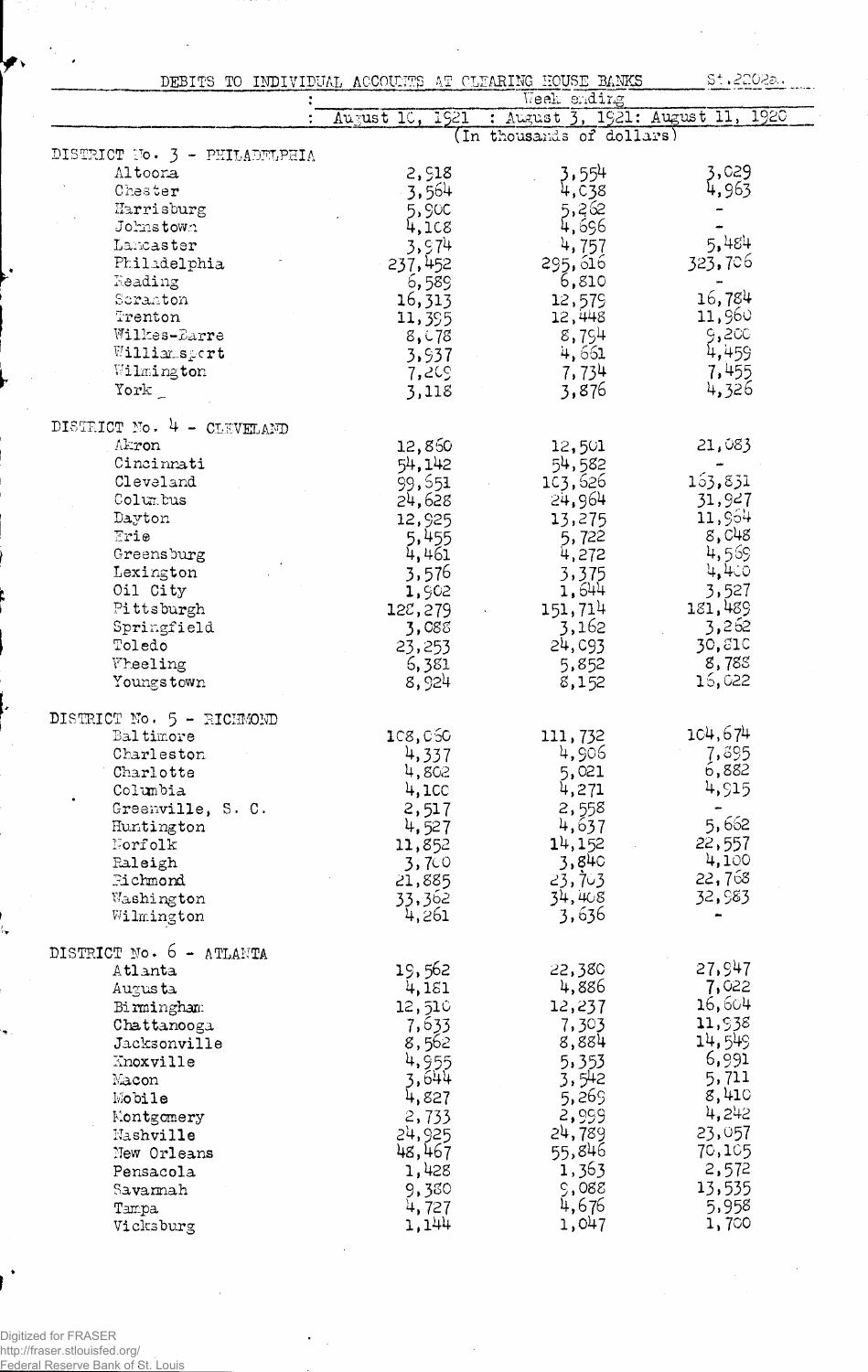|                      |                               | DEBITS TO INDIVIDUAL ACCOUNTS AT CLEARING HOUSE BANKS<br>$\ddot{\cdot}$ | Week ending                                          |                |
|----------------------|-------------------------------|-------------------------------------------------------------------------|------------------------------------------------------|----------------|
|                      |                               |                                                                         | : August 10, 1921 : August 3, 1921 : August 11, 1920 |                |
|                      | DISTRICT No. 7 - CHICAGO      |                                                                         | (In thousands of dollars)                            |                |
|                      | Bay City                      | 2,120                                                                   | 2,353                                                | 3,258          |
|                      | Bloomington                   | 1,970                                                                   | 2,335                                                | 2,672          |
|                      | Cedar Rapids                  | 9,313                                                                   | 9,557                                                | 11,232         |
|                      | Chicago                       | 524,409                                                                 | 616,802                                              | 684,020        |
|                      | Davenport                     | 6,107                                                                   | 5,915                                                | 8,898          |
|                      | Decatur                       | 2,999                                                                   | 3,079                                                | 4,521          |
|                      | Des Moines                    | 16,093                                                                  | 14,331                                               | 19,832         |
|                      | Detroit                       | 99,122                                                                  | 124,069                                              | 145,618        |
|                      | Dubuque                       | 2,229                                                                   | 2,846                                                | 3,736          |
|                      | Flint                         | 5,462                                                                   | 5,312                                                | 10,503         |
|                      | Ft. Wayne                     | 6,258                                                                   | 6,167                                                | 7,411          |
|                      | Grand Rapids                  | 18,794                                                                  | 17,397                                               | 22,976         |
|                      | Indianapolis                  | 28,752                                                                  | 28,603                                               | 40,791         |
|                      | Jackson                       | 3,316                                                                   | 4,073                                                | 5,352          |
|                      | Kalamazoo                     | 3,619                                                                   | 3,745                                                | 5,255          |
|                      | Lansing                       | 4,179                                                                   | 5,129                                                | 5,871          |
|                      | Milwaukee                     | 49,822                                                                  | 51,001                                               | 61,756         |
|                      | Moline                        | 1,364                                                                   | 1,726                                                | 2,402          |
|                      | Peoria                        | 6,768                                                                   | 7,230                                                | 11,065         |
|                      | Rockford                      | 4,301                                                                   | 4,182                                                | 6,269          |
|                      | Sioux City.                   | 8,230                                                                   | 7,961                                                | 14,278         |
|                      | South Bend                    | 3,907                                                                   | 5,566                                                | 5,866          |
|                      | Springfield, Ill.             | 5,336                                                                   | 5,934                                                |                |
|                      | Waterloo                      | 2,482                                                                   | 2,562                                                | 3,725          |
|                      | DISTRICT No. 8 - ST. LOUIS    |                                                                         |                                                      |                |
|                      | East St. Louis and            |                                                                         |                                                      |                |
|                      | Nat'l Stock Yards             | 8,632                                                                   | 8,559                                                |                |
|                      | Evansville                    | 4,497                                                                   | 5,205                                                | 4,972          |
|                      | Little Rock                   | 8,666                                                                   | 8,764                                                | 7,479          |
|                      | Louisville                    | $(*19,694)$ 25,541                                                      | $(*22, 115)$ 27,962                                  | 33,485         |
|                      | Memphis                       | 17,485                                                                  | 18,911                                               | 24,287         |
|                      | Quincy                        | 2,133                                                                   | 2,170                                                |                |
|                      | St. Louis                     | $(*103,921)$ 115,939                                                    | $(*118,796)$ 131,412                                 | 142,966        |
|                      | Springfield, Mo.              | 2,647                                                                   | 2,855                                                |                |
|                      | DISTRICT No. 9 - MINNEAPOLIS  |                                                                         |                                                      |                |
|                      | Aberdeen                      | 1,427                                                                   | 1,237                                                |                |
|                      | Billings                      | 1,626                                                                   | 1,623                                                | 1,801<br>2,005 |
|                      | Duluth                        | 14,826                                                                  | 14,102                                               | 19,499         |
|                      | Fargo                         | 2,435                                                                   | 2,575                                                | 3,506          |
|                      | Grand Forks                   | 1,120                                                                   | 1,141                                                | 1,557          |
|                      | Great Falls                   | 1,591                                                                   | 1,642                                                | 2,107          |
|                      | , Helena                      | 2,115                                                                   | 2,263                                                | 2,485          |
|                      | Minneapolis                   | 62,295                                                                  | 60,680                                               | 74,295         |
|                      | St. Paul                      | 25,219                                                                  | 27,532                                               | $-28,931$      |
|                      | Sioux Falls                   | 3,940                                                                   | 4,112                                                | 5,193          |
|                      | Superior                      | 1,741                                                                   | 1,823                                                | 2,227          |
|                      | Winona                        | 915                                                                     | 965                                                  | 1,173          |
|                      | DISTRICT No. 10 - KANSAS CITY |                                                                         |                                                      |                |
|                      | Atchison                      | 1,273                                                                   | 1,252                                                |                |
|                      | Bartlesville                  | 1,496                                                                   | 2,153                                                | 3,330          |
|                      | Cheyenne                      | 2,044                                                                   | 2,601                                                | 1,929          |
|                      | Colorado Springs              | 2,796                                                                   | 2,801                                                | 3,615          |
|                      | Denver                        | 32,271                                                                  | 35,003                                               | 41,408         |
|                      | Joplin                        | 1,341                                                                   | 1,760                                                | 3,651          |
|                      | Kansas City, Kans.            | 3,032                                                                   | 2,994                                                | 4,318          |
|                      | Kansas City, Mo.              | 77,782                                                                  | 77,827                                               | 97,904         |
|                      | Muskogee                      | 2,662                                                                   | 2,368                                                | 5,095          |
|                      | Oklahoma City                 | 21,126                                                                  | 19,365                                               | 27,663         |
|                      | Omaha                         | 42,597                                                                  | 43,971                                               | 54,196         |
|                      | Pueblo                        | 4,810                                                                   | 4,788                                                | 4,942          |
|                      |                               | 17,511                                                                  | 15,669                                               | 20,225         |
|                      | St. Joseph                    |                                                                         |                                                      |                |
|                      | Topeka                        |                                                                         |                                                      | 4,982          |
|                      | Tulsa                         | 3,722<br>13,147                                                         | 3,836                                                | 26,821         |
| Digitized for FRASER | Wichita                       | 10,964<br>*Debits of banks which submitted reports in 1920.             | 14,337<br>12,449                                     | 15,615         |